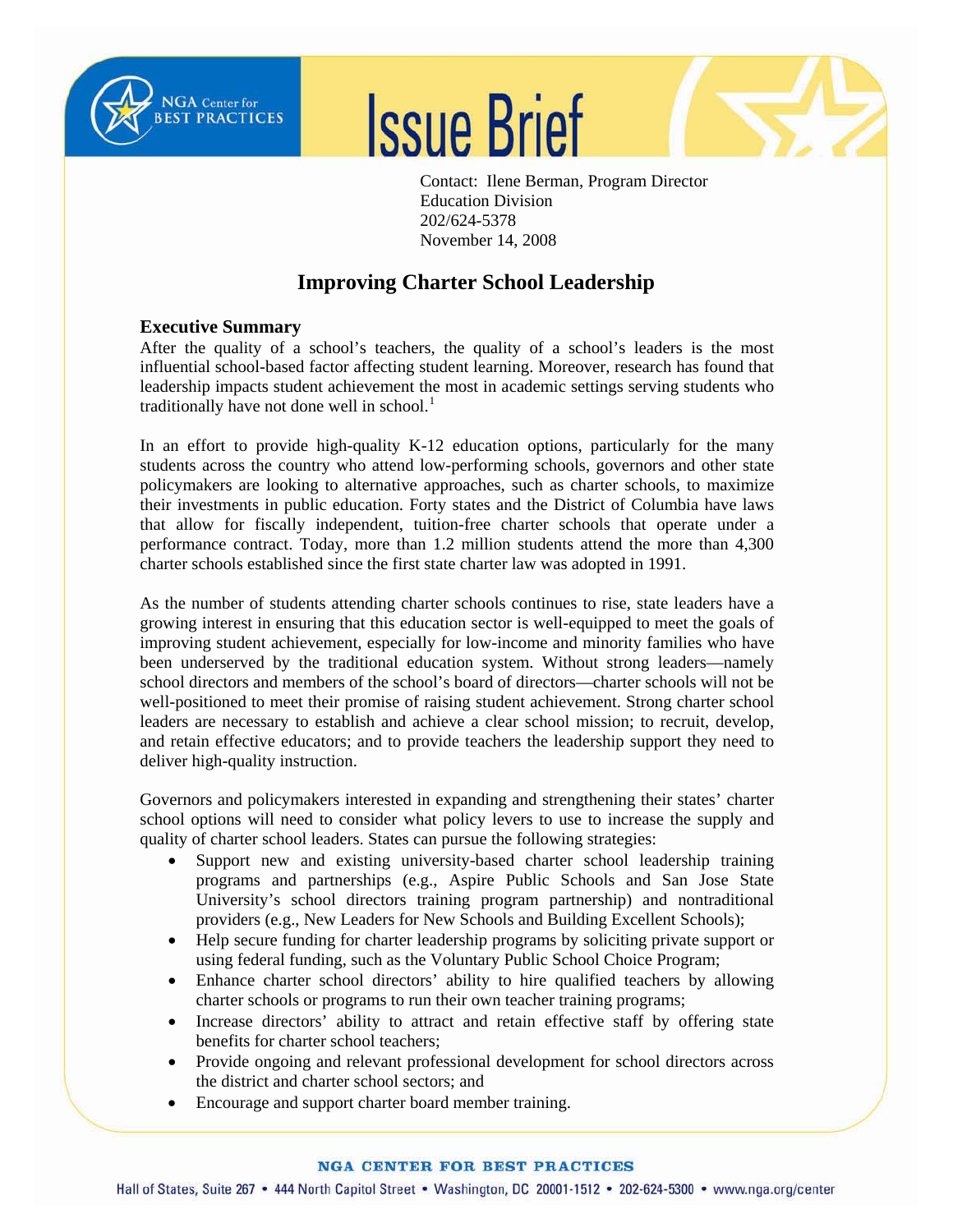## **Page - 2 – Improving Charter School Leadership**

# **Background**

Charter school success is highly dependent on the expertise of school directors and charter school board members. They must operate and run their schools without the resources and expertise provided by personnel within the traditional school district structure (e.g., superintendent, local education agency office services and administration, and the local school board). Because charter schools are not subject to many of the regulations and requirements imposed on district public schools, states have an opportunity to exercise innovative approaches for recruiting, training, and retaining effective charter school leaders. Unlike district public schools, which report to a superintendent and a local school board, charter schools are charged to meet the goals of performance contracts approved by a charter school authorizer. Charter authorizers review and approve school applications for establishment and renewal. Although specifics vary by state, authorizers may be state or local boards of education, higher education institutions, special-purpose boards, or municipal bodies. Much attention has been given to the need to improve the authorizing function, but less attention has been paid to the need for and approaches to developing a new generation of effective charter principals and charter board members.<sup>[2](#page-10-1)</sup>

Since their inception in 1991, the promise of charter schools has been that, in exchange for increased flexibility and autonomy, they would establish and deliver a high level of educational excellence. If a school did not achieve this, its authorizer would close the school. Examining the academic record across all charter schools shows that results are mixed.<sup>[3](#page-10-1)</sup> Many states have closed charter schools, often for financial mismanagement or failure to achieve their academic goals<sup>[4](#page-10-1)</sup>. In 2006-07, for example, Arizona closed 10 schools, California closed 31, and Florida closed 14.

By the same token, the first 17 years of the charter movement also have yielded several school models producing excellent results. For example, **Colorado** identified two charter schools among the top 10 highest achieving schools in Denver that enroll a higher percentage of students of color than any of the other eight "distinguished" schools (56.4 percent and 92.9 percent, respectively).[5](#page-10-1) Amistad High School in New Haven, **Connecticut**, posted 2008 student achievement scores 21 points above the state average and more than 50 points above the district average.<sup>[6](#page-10-1)</sup> MATCH high school in Boston, Massachusetts, where more than 95 percent of students are either African American or Hispanic, posted state assessment scores that far exceeded the performance of white and Asian students in district public schools (94 percent of MATCH students were proficient in English, 93 percent were proficient in math).<sup>[7](#page-10-1)</sup>

In a national comparison of student achievement in charter schools and district public schools, the average charter school had a "proficiency advantage" (the difference between the percentage of students who are proficient on state tests in charters vs. non-charters) of 4.2 percent in reading and 2.1 percent in math. Charter schools located in areas with a high percentage of African-American students had a proficiency advantage over the closest district public schools of 4.5 percent in reading and 2.6 percent in math. $8$ 

# **The Challenge of Ensuring Excellent Charter School Leadership into the Future**

An effective charter school director and well-functioning board are key to delivering the educational results policymakers seek. A recent research summary found that a school's leader was second only in importance to the school's teaching staff in determining academic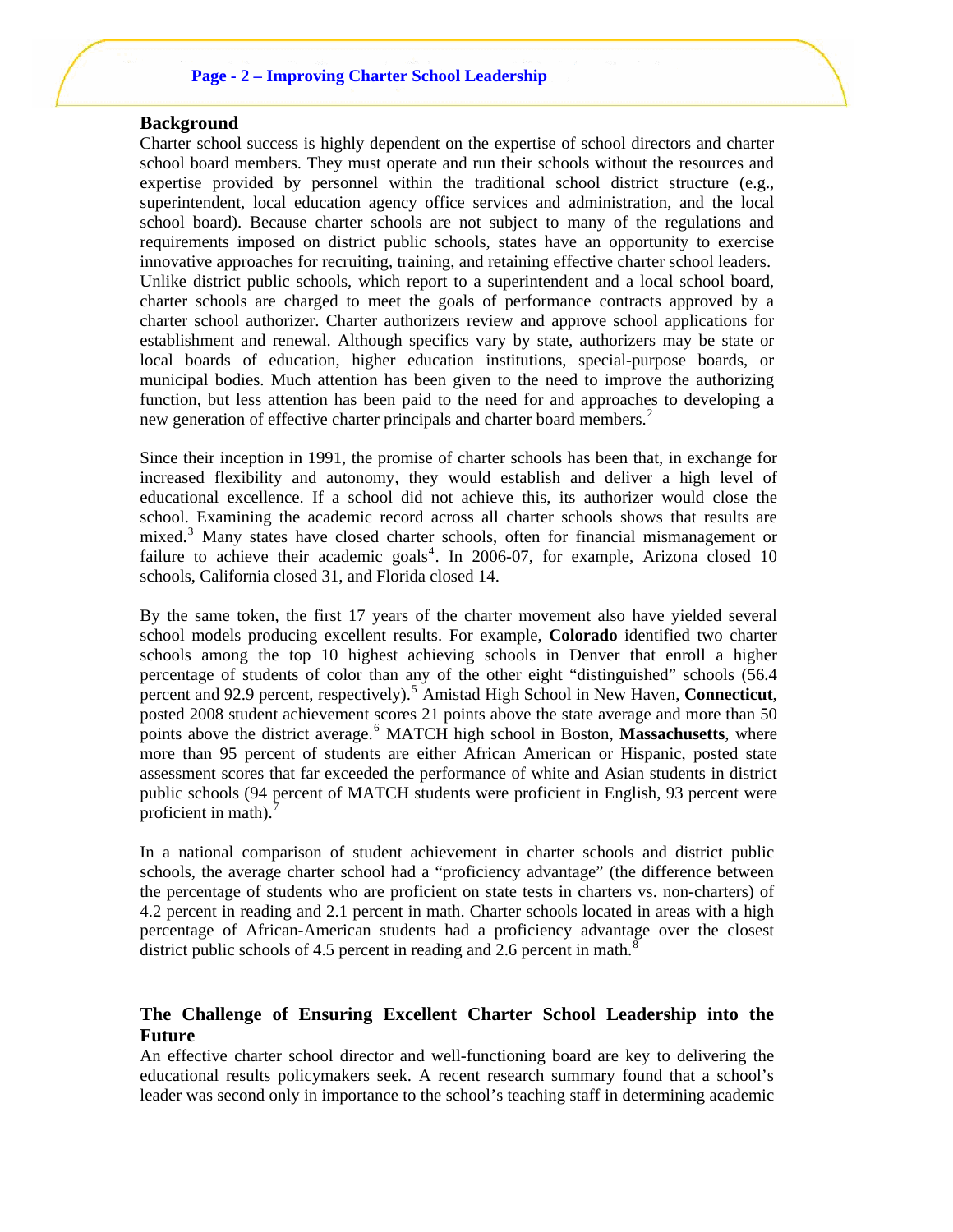## **Page - 3 – Improving Charter School Leadership**

achievement.<sup>[9](#page-10-1)</sup> In schools serving high percentages of students from low-income families, this research found, leadership is even more important. Many challenges, though, exist to establishing strong leadership for each public charter school.

#### **Charter School Leadership Basics**

#### **Who governs charter schools?**

Unlike district public schools that are centrally governed by the district board of education, most charter schools are governed by an independent board of directors. Charter school board members are typically drawn from the school's community, including parents, teachers, and people who possess skills and expertise that are of use to the school. Some states require parental involvement on the board, $10$  and some specifically stipulate inclusion—or exclusion—of teachers on the board.<sup>[11](#page-10-1)</sup> Under state charter laws, it is the responsibility of the board to ensure that the school is successful and operates in compliance with applicable law and its charter agreement. Even where the school elects to hire an outside education management organization (EMO) or charter management organization (CMO) to operate the school, it is the board that retains ultimate responsibility and control.

#### **Who provides day-to-day leadership for charter schools?**

The autonomy of charter schools allows for creative models of leadership. In most instances, charter schools are led by a director or lead teacher. In most states, charter school leaders are not required to be licensed public school administrators, and many state laws do not stipulate licensure or training requirements for charter school leaders. Charter school directors are hired by the school's board of directors in most states. In some instances, school directors are hired by the authorizing school district or the EMO or CMO contracted to operate the school.

## **What are charter management organizations (CMO) and educational management organizations (EMO)?**

Many charter schools opt to partner with an organization such as a CMO or an EMO that manages the school and provides educational and/or financial resources. Such partnerships provide those who seek to open a strong school the benefits of a district infrastructure in such areas as obtaining and dealing with a facility or contracting for various services including insurance, purchasing, and so on. CMOs are typically nonprofit organizations that rely on philanthropy to supplement the per pupil public funding that supports the school (e.g., ASPIRE Public Schools and Knowledge Is Power Program). EMOs are typically forprofit managers that occasionally look to capital markets to supplement the school's public funds (e.g., Edison Schools).<sup>[12](#page-10-1)</sup> Both are organizations that operate networks of schools serving a specific geographic area, type of school, or educational mission. At their core, management organizations are designed to enable charter growth with consistent high quality. By centralizing or sharing key functions and resources across schools, CMOs and EMOs seek to offer greater efficiency and long-term sustainability for networks of charter schools.

# *Problems with Recruitment and Training of Charter School Directors and Board Members*

When the charter movement began, leaders included many "renegade public school principals" and other educators who wanted to start schools that operated outside the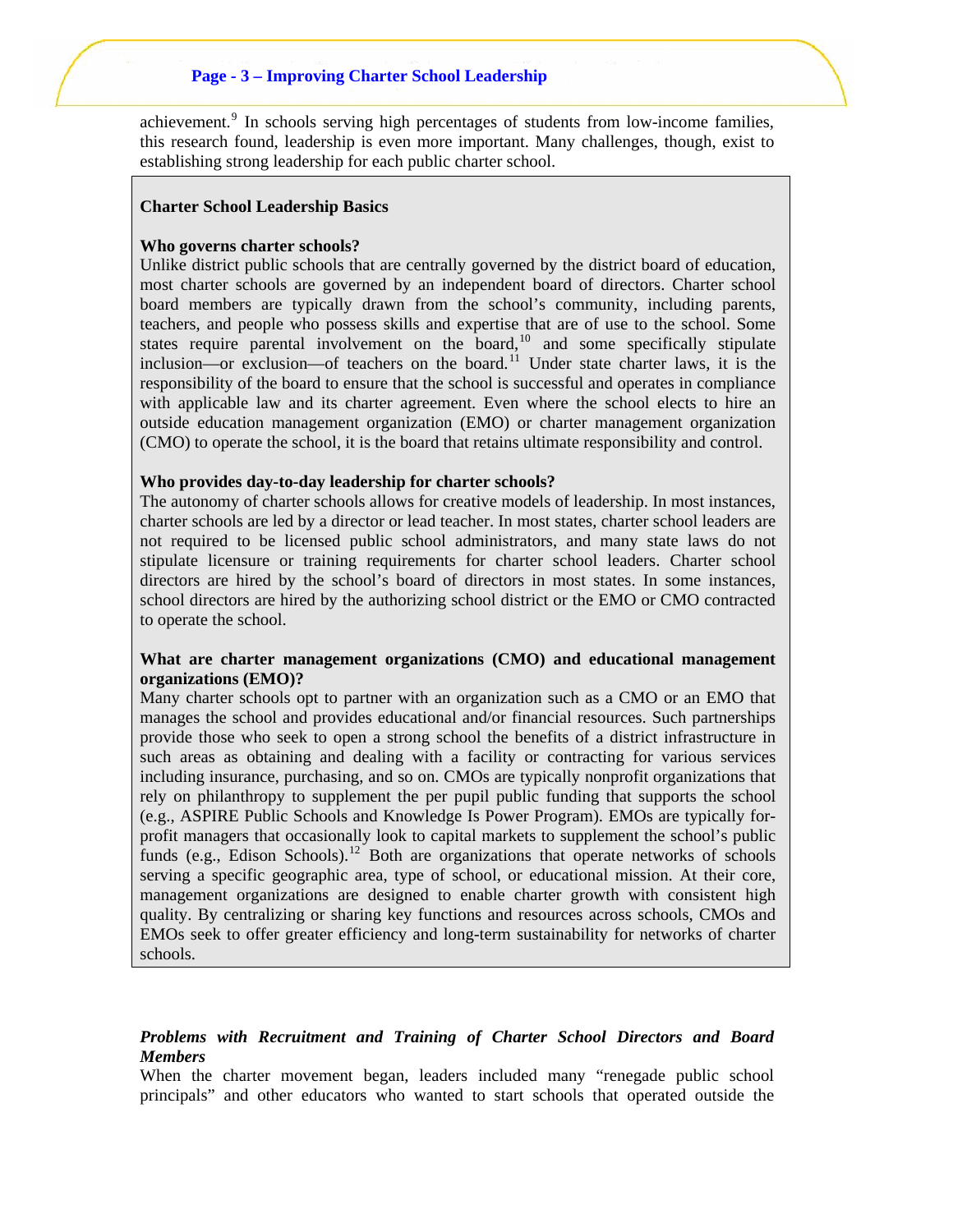traditional school structures.<sup>[13](#page-10-1)</sup> As new charter schools open, and the pipeline of renegades taps out, charter schools often compete with district public schools for effective school principals.<sup>[14](#page-10-1)</sup> Thus, the challenge of finding, training, and keeping well-qualified leaders in the charter sector is significant.

Training charter school leaders can be an expensive and time-consuming endeavor. Costs are largely determined by the length and intensity of the program and vary dramatically among programs across the country. Further, true costs are difficult to ascertain because of the variation in the level of government subsidy, participant payments and tuition, and inkind institutional contributions. Some charter leader training programs include full-time yearlong internships and can cost as much as \$250,000 per trainee (e.g., Building Excellent Schools). Other year-long programs are part-time, and educators enrolled in them continue to hold full-time teaching positions; these can cost between \$3,100 to \$6,600 per participant (e.g., Achievement First Leadership Fellows, Minnesota's Leadership Academy).

Leadership development also can entail tremendous personal sacrifice. For example, one nationally recognized leadership preparation program, Building Excellent Schools, requires participants to relocate to another city for a year or to be away from home for as many as 100 nights during a year-long training period. Organizations such as the Knowledge Is Power Program (KIPP), Building Excellent Schools, and New Leaders for New Schools provide some training programs in many states, but most states lack a formal or systematic strategy to develop a talent pipeline or management system for the next generation of charter leaders. Further, there has been no comprehensive analysis of *which type* of training program or *how much* training yields the greatest leadership benefit for the cost.

Although a charter school's director is responsible for its day-to-day operations, a charter school's board of directors is ultimately accountable for its academic performance and operations. The best charter board includes people who not only are supportive of its mission and vision but who also bring a wide array of skills and knowledge, in areas such as finance, real estate, education and curriculum, and community. As the number of charter schools throughout the country continues to rise and more are established in the same geographic region, the schools will find themselves competing for board members.<sup>[15](#page-11-0)</sup> Participation on a charter school board is not a casual commitment. The job is multifaceted, and the stakes for success are high.

# *The Multiple Roles and Skills Required of Charter School Leaders Can Be Difficult to Master*

State laws vary, but in many states, charter schools function as both local education agencies (LEAs) and nonprofit organizations. Finding people with the variety of skills and experience as well as the commitment to run or serve on the board of a charter school can be challenging. In terms of size, scale, and budget, charters typically rank on the low end of both the education and nonprofit sectors, yet they must meet the operating requirements of both. Consequently, just as CEOs of small nonprofits and small businesses must adjust their administrative practices to operate effectively with a manageable level of overhead, so too, charter school directors must responsibly manage administrative costs to meet the requirements of both an LEA and a nonprofit. This requires creativity, collaboration, and efficiency to deliver high quality instruction, offer staff competitive wages and benefits, and maintain the school's financial well-being.

The charter school director position was called a "high-wire job" in a recent study of charter school leaders.<sup>[16](#page-11-0)</sup> Unlike their district school counterparts, charter directors are not typically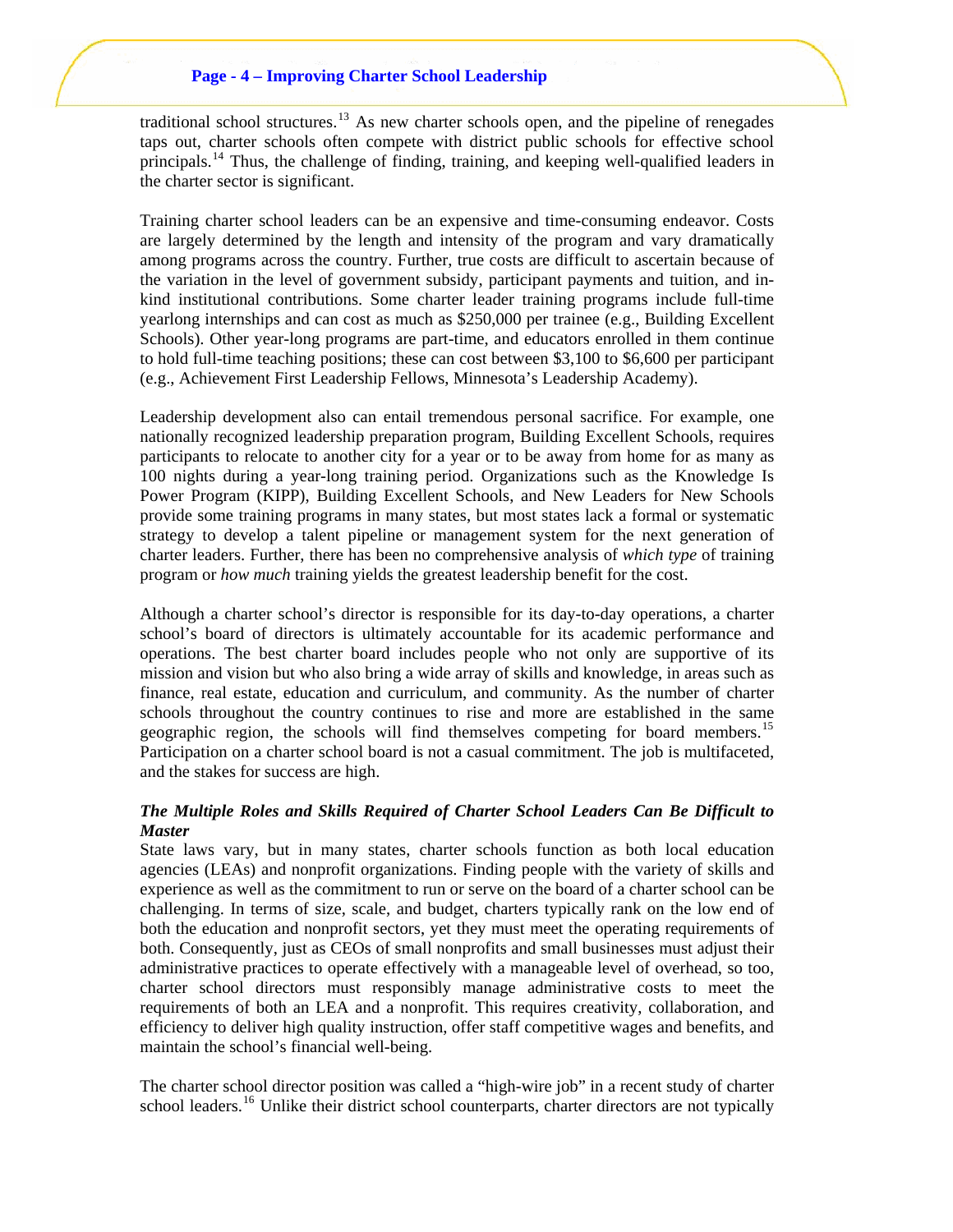supported by a district infrastructure. In addition to serving as instructional leaders of their schools, directors often must find school facilities, develop and monitor budgets and strategic plans, recruit board members, hire and train staff, recruit and orient families, and work with the governing board, local community, and authorizing board.

Directors of charter school startups have an even more challenging role. In many cases, charter directors also must serve as public information directors, working with a vast array of groups, ranging from funders to journalists, legislators, community leaders, and parents.<sup>[17](#page-11-0)</sup> Directors surveyed for a study of highly successful charter schools across the country reported that they could never have anticipated the sheer breadth of hard work that would be involved and how many decisions they would have to make to create the systems necessary to start a charter school.<sup>[18](#page-11-0)</sup> Traditional school leadership training programs are not designed to prepare charter leaders for the responsibilities that go beyond those of a district school principal. $^{19}$ 

Unlike most public school districts, where a building principal has day-to-day responsibilities in the school but the superintendent is the primary conduit to the school board, a charter school director often does both. Therefore, a positive and close working relationship between the charter school director and the charter school board is crucial. This provides tremendous opportunities to ensure that a close alignment exists between the administrative decisions of running the school and the classroom realities of teaching and learning. If directors do not effectively manage this connection, their jobs become even more difficult.

#### *Some Policies Limit the Hiring and Retention of Strong Charter Teachers and Leaders*

Of all the factors that contribute to what students learn in school, classroom instruction has been found to have the greatest impact. As the National Teaching Commission noted in 2004, "If we cannot attract and retain … high-quality teachers, we simply will not succeed in providing young people with the education they need and deserve." $^{20}$  $^{20}$  $^{20}$ 

To fulfill their promise of excellence, charter school leaders must have the necessary flexibility to recruit and hire high-quality teachers and educational professionals. However, some state policies such as those that govern hiring for charter schools and benefits available to teachers, can limit leaders' effectiveness in developing and maintaining successful charter schools.

Charter leaders face both unique opportunities and challenges in hiring their teachers. In many states, charter schools enjoy increased freedom over who to hire and who to retain as teachers; the ability to select teachers with commitment to a common vision, mission, and philosophy without being constrained by seniority; and the ability to set salaries and working conditions based on the needs of students.<sup>[21](#page-11-0)</sup>

Conversely, many charters are limited (by their size and financial capacity) in their ability to offer competitive benefits packages to employees. Although staff members in district schools have access to statewide pension and retirement offerings, this is not always the case in charter schools.

#### **How Can States Improve Charter School Leadership?**

A fundamental tenet of the charter movement has always been increased flexibility and autonomy from state and federal requirements and regulations. Still, states can pursue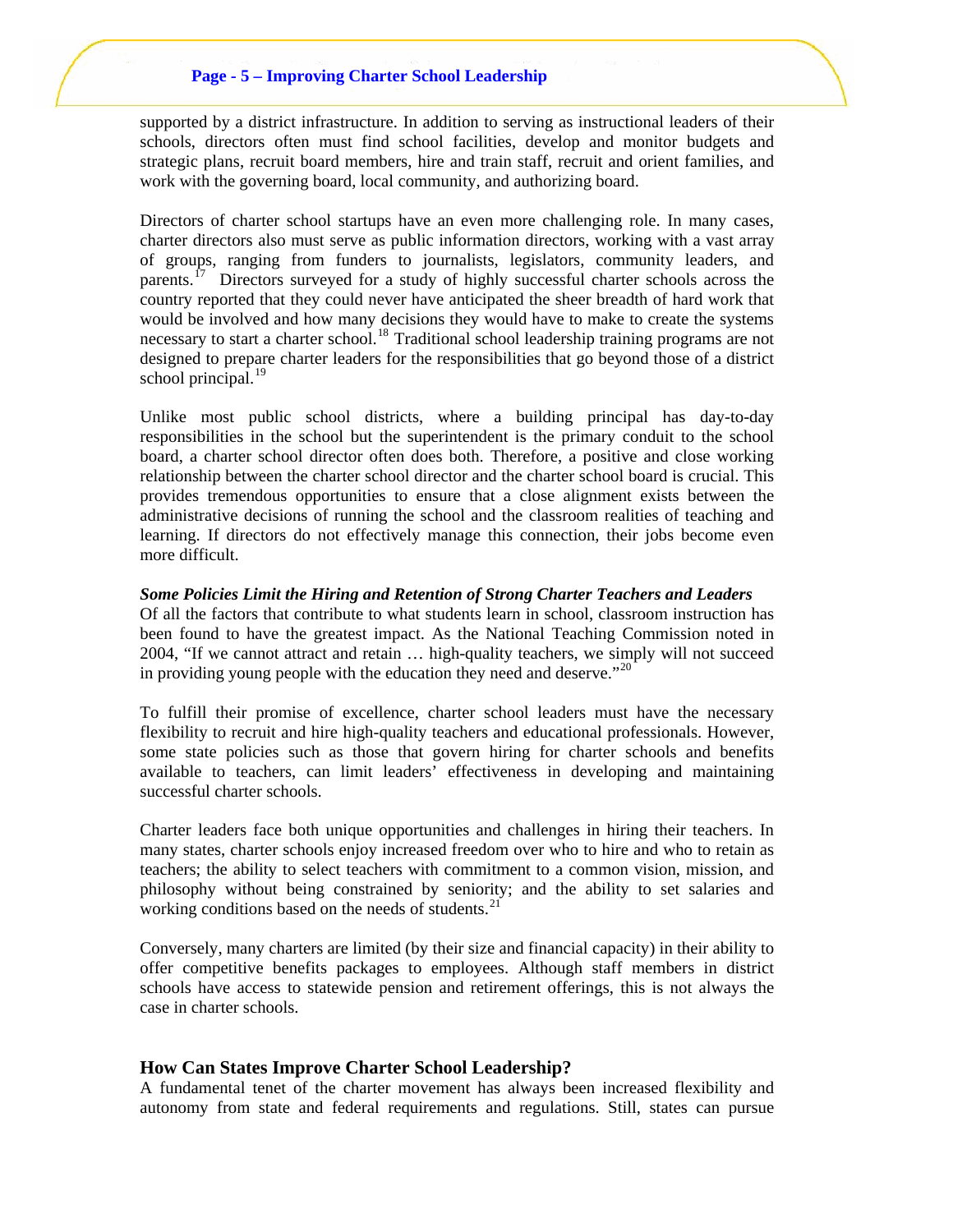## **Page - 6 – Improving Charter School Leadership**

multiple strategies to ensure that charter leaders have access to training, policy environment, and ongoing professional development opportunities. By doing so, state policymakers can help increase the supply of well-prepared charter directors and strengthen the quality of charter board leadership.

States can facilitate university partnerships for training charter school leaders, recognize nontraditional providers of administrative credentials, or base new state leadership training programs on proven approaches. Governors and other state leaders can help secure funding for such programs and make policy changes that minimize some of the charter leadership challenges, including allowing charter schools to run their own teacher-training programs and providing benefits such as pension participation for charter school staff. State leaders also may promote effective leadership by facilitating connections among school leaders to share best practices and can strengthen the quality of charter school governing boards by encouraging board member training.

#### Bolster leadership training models

In some states, efforts are already underway to augment or expand existing leadership development programs offered by university departments of education to better prepare a new generation of charter school leaders. These partnerships include a combination of classroom instruction and a hands-on, applied approach to learning leadership skills within the context of a K-12 school.

A new and innovative effort partners public schools in Houston, **Texas** (including charter networks YES Prep and Knowledge Is Power Program), with a program at Rice University to prepare a next generation of "education entrepreneurs" for Houston schools, particularly those with underserved populations. Rice University, which has no education school, will offer through its business school three academic tracks for aspiring school leaders to earn an MBA or a non-degree certificate in advanced management for education entrepreneurs.<sup>[22](#page-11-0)</sup>

Emerging leaders in Aspire Public Schools (Aspire), a nonprofit organization that operates public charter schools in **California,** can earn their state-approved administrative credentials and their master's degree in educational administration. In partnership with San Jose State University, Aspire Public Schools developed a tailored course of instruction that specifically prepares interested Aspire teachers to become Aspire principals. The coursework is built around Aspire's philosophy that principals are instructional leaders, school community leaders, and business executives in charge of their budget, facilities, human resources, and more. Program graduates receive credentials and master's degrees from San Jose State. In 2007, 12 of Aspire's 17 principals were "home grown."<sup>[23](#page-11-0)</sup> Through their public postsecondary institutions, state leaders can encourage and recognize partnerships to fill the need for more and well-trained charter school directors.

Some states have provided incentives for proven leadership training programs that are not linked to postsecondary institutions to work in their states and be recognized as providers of administrative certification. One such program, New Leaders for New Schools (NLNS), is a national school leadership training program with a mission to improve students' academic achievement by recruiting, training, and placing talented principals in urban schools, many of which have been charter schools. **Louisiana**, **Maryland,** and **Wisconsin** have recognized NLNS as an institution that can confer administrative certification for program participants. Nationally, the program has trained more than 560 leaders since its founding in 2000. NLNS training requires aspiring principals to serve in a yearlong residency working alongside a mentor principal. Trainees complete summer coursework and four one-week-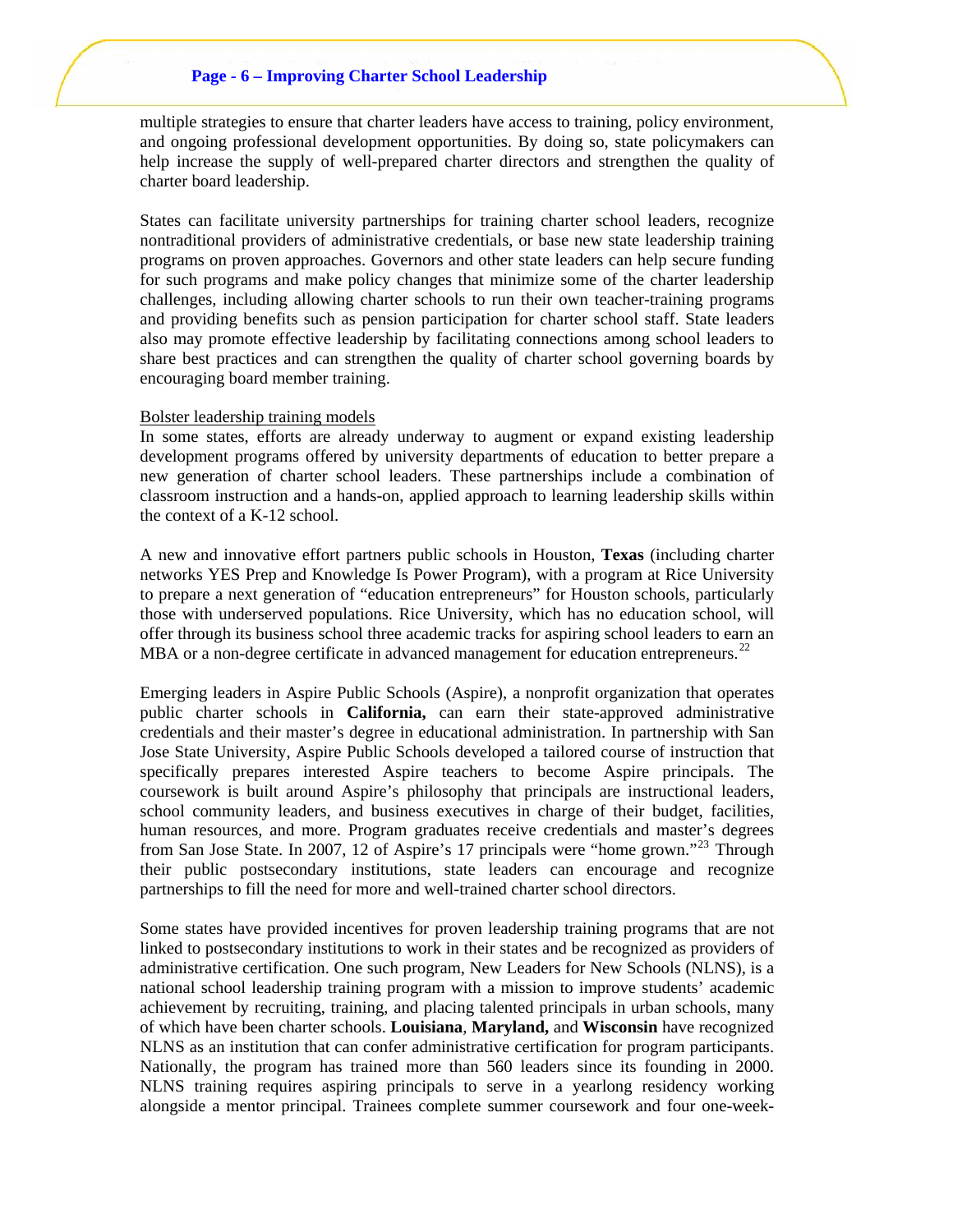## **Page - 7 – Improving Charter School Leadership**

long seminars; the rest of the program is entirely hands-on leadership development. By recognizing NLNS as an accepted program offering "alternative routes to licensure," these states expand access to principal training beyond traditional higher education providers.

State policymakers could provide similar incentives to other training organizations and charter management organizations with a demonstrated positive track record. KIPP, for example, has set up its own training program for leaders of its schools. "We found that we simply had to create a new training program if we wanted to have the type of administrators our schools need," explained Mike Feinberg, co-founder of KIPP. To found a new KIPP school, every prospective director must be accepted into and successfully complete either a one-year or two-year KIPP School Leadership Program. KIPP recently issued a report documenting its widespread success in more than 66 schools, serving more than 17,000 students in 20 states. $24$ 

Another program from which state leaders may want to learn or adapt training practices is the Building Excellent Schools (BES) Fellowship, a yearlong, training program in overall charter school leadership. BES Fellows are carefully selected leaders-in-training interested in designing, founding and operating a Fellowship charter school. A Fellowship year generally entails 100 days of extensive training and visits to as many as 30 top-performing urban charter schools in the northeast United States. This is followed by an extended residency in a high-performing charter school and ongoing coaching by a charter school leader.<sup>[25](#page-11-0)</sup> To date, 35 BES Fellows have founded charter schools in seven states. Of the eight BES Fellow-founded schools in **Massachusetts** opened before 2006, five outperformed their surrounding districts on every statewide assessment their students completed.<sup>[26](#page-11-0)</sup> By allowing flexibility and autonomy for such programs, policymakers can, in exchange, require a rigorous level of accountability (e.g., goals for academic growth or postsecondary readiness of students in schools where trainees are placed). Over time, strict accountability measures will enable a long-term assessment to determine the most successful approaches to charter leadership development.

#### Help secure funding for charter leader development

Securing funding for innovative charter school leadership preparation programs is an ongoing challenge. Many initiatives currently rely on philanthropic resources, which is typically not a sustainable long-term strategy.<sup>[27](#page-11-0)</sup> Governors can play a key role in securing funding for charter leadership development.

**Minnesota**'s Governor Tim Pawlenty has used state support to gain private funding for charter sector growth. During his 2006 State of the State address, the governor specifically invited KIPP to open a school in Minnesota and helped arrange for state startup funding that was subsequently matched at least four-fold by private-sector contributions. This funding was used, in part, to prepare KIPP school directors to open a school in Minnesota. Former **Louisiana** Governor Kathleen Blanco enabled a \$1 million appropriation to bring the New Leaders for New Schools leadership training program to the state, and this funding leveraged additional private sector funds to establish the program in Louisiana.

Policymakers also can facilitate partnerships between the charter school sector and the corporate sector to raise funding or in-kind support for training programs. **Minnesota**'s leadership academy for charter directors pairs trainees with corporate leader mentors who provide this yearlong service as an in-kind contribution to the academy. In addition to providing mentors, major national corporations also contribute human resource training and access to state-of-the-art training facilities to support the program.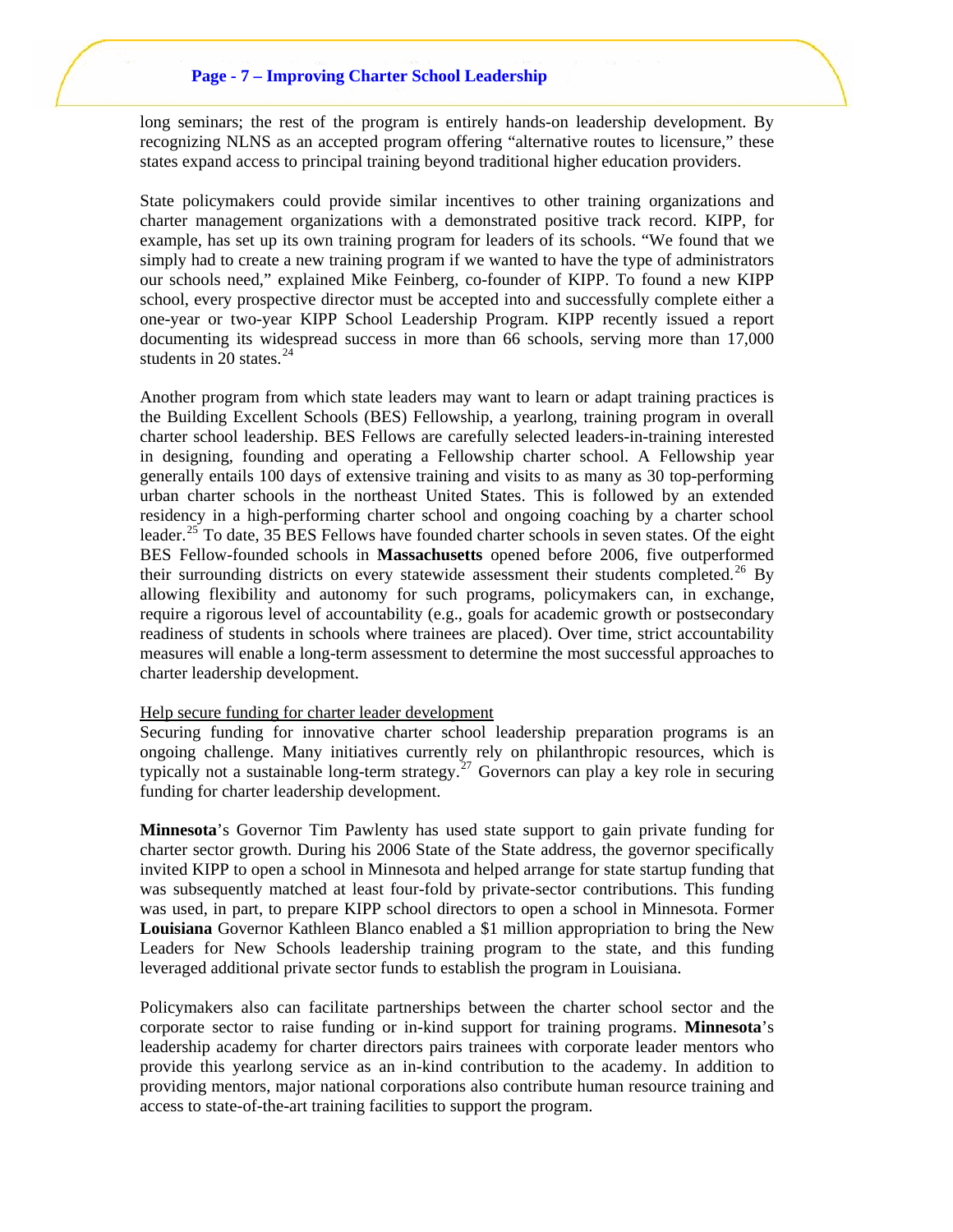Another approach governors and other state policymakers can pursue is using federal funding to support charter leadership development. **Minnesota** recently secured approval to use competitively awarded federal funds to establish its leadership program. This program is funded through Minnesota's five-year Federal Voluntary Public School Choice Initiative. Charter school leadership preparation was included (and approved) for the first time ever in this federal grant review cycle, largely because of an alliance between state policymakers, the state education agency, and partners at the University of Minnesota Center for School Change who conceived the model. These partners collaborated on the design and submission of the proposal and continue to work together on developing the leadership academy.[28](#page-11-0)

#### Enhance charter school directors' ability to hire qualified teachers

Charter school directors indicate that difficulty attracting high-quality staff is a major leadership and organizational challenge.<sup>[29](#page-11-0)</sup> To address this challenge, some states have allowed charter schools and charter management organizations to develop and provide teacher training that leads to licensure. High Tech High in **California** is authorized to operate its own teacher-credentialing program. This program, operated in collaboration with the University of San Diego, allows High Tech High to hire, train, and certify faculty with deep content knowledge and relevant industry experience, especially in science and engineering. $30$  Such programs allow charter leaders to hire teachers with requisite knowledge and skills as well as an understanding of the schools' mission and approach.

In **New York,** the School of Education at Hunter College has partnered with three highly regarded charter school organizations (i.e., Achievement First, KIPP, and Uncommon Schools) to develop a new teacher training and credentialing program that joins theory and practice. This program has been approved by the Regents of the State of New York as an officially recognized pathway to teacher certification.<sup>[31](#page-11-0)</sup>

## Increase directors' ability to attract and retain effective staff by offering benefits

Recognizing that limited employee benefit opportunities create a barrier for teacher recruitment, some states' charter laws now provide that charter school employees may be eligible to participate in state-run pension plans. For example, in **Missouri**, all instructional staff employed by charter schools may participate in the state pension system. In **Michigan**, teachers employed by charter schools may participate. In **Florida**, employees of conversion charter schools (i.e., formerly a district public school) remain public employees with access to the Florida retirement system; likewise, if the Florida charter school is operated by a municipality, the staff are eligible for state benefits. This, however, is not the case if the charter school is operated as a nonprofit organization (employees in these schools may not access the state benefit plan). In **Georgia,** Governor Sonny Perdue signed a state law in 2008 to allow charter employees to opt into the state benefit plan. Although charter school staff will now have this access, they are not considered state employees.<sup>[32](#page-11-0)</sup>

#### Help school directors to share leadership practices

Excellent leaders do not thrive in isolation. Effective school directors must be connected to other strong leaders to continue to build their professional skills and maintain passion for their work. States can help foster connections among leaders and strengthen ongoing professional development by encouraging existing state departments of education to partner with networks and charter associations to provide ongoing training opportunities around common issues. Policymakers can be instrumental in leveraging existing resources (e.g.,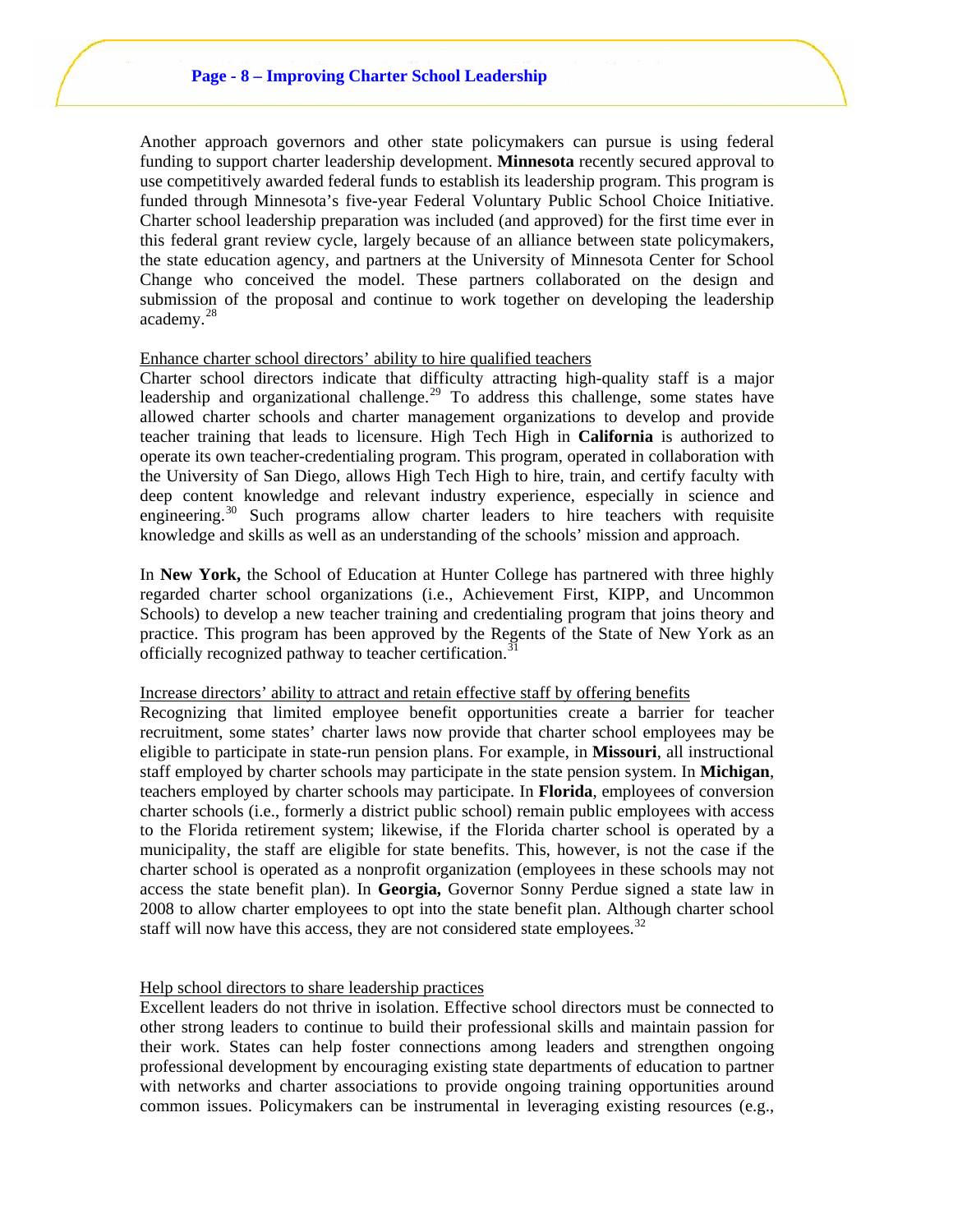# **Page - 9 – Improving Charter School Leadership**

statewide technology systems, data systems and communication networks, regional expertise) to provide opportunities for knowledge sharing across leaders in the district and charter sectors.

Several statewide charter associations, including those in **Arizona**, **Colorado,** and **Michigan,** work in cooperation with the state departments of education to provide ongoing professional development opportunities to charter school directors, curriculum specialists, and financial officers. **Michigan**'s charter school association regularly brings charter school professionals together regionally through its leadership roundtable program.[33](#page-12-0) **Arizona** offers financial leadership workshops for school leaders, financial managers, and charter school board members.<sup>[34](#page-12-0)</sup> The **Colorado** League of Charter Schools hosts a monthly threehour leaders' breakfast and professional conversation to facilitate sharing of best practices across the district and charter school sectors.<sup>[35](#page-12-0)</sup>

#### Strengthen charter board leadership through training requirements

Charter school leadership comes from both the school directors and the school board of directors. To ensure that board members are prepared for the task, states can provide and support training and policies that position the school's board of directors to meet the promises of the school's charter.<sup>[36](#page-12-0)</sup>

**Florida** is the only state with a law that requires school board member training, but several states, including **Minnesota** and **New Jersey**, have state department of education regulations for board member training. The Florida charter school law mandates that governing board members receive training within 90 days of a charter being approved. Minnesota requires a day-long training program for at least the board chair and two other members of the board of newly chartered schools prior to disseminating startup funds. New Jersey's state department of education requires charter school governing board members to undergo annual training.

Although the specific training content varies from state to state, board members need two complementary types of knowledge and skills: school management and policy (e.g., conflict of interest, fiduciary responsibilities) and the so-called soft skills (e.g., strategic planning, relationship building, maintaining focus on vision and goals).  $37$ 

**Florida** law specifies training must include governance best practices, public record and open meeting requirements, as well as familiarization with state statute requirements and state board of education rules (e.g., accounting, insurance coverage, facilities requirements, attendance reporting). **Minnesota**'s training protocol covers best practices in charter leadership and provides board members with a broad overview of roles and responsibilities. New York City has developed a charter schools governance and board development guidebook that provides a recommended agenda for board member training. The guidebook also includes a comprehensive governance self-assessment for boards to use.<sup>[38](#page-12-0)</sup>

Some states encourage training and support tailored to the specific needs of individual charter school boards. The **Colorado** department of education endorses and encourages participation in the League of Charter Schools board governance training packages. The league offers training on topics including best practices in charter school governance, policy development and review, accountability and goal setting, and strategic planning.<sup>[39](#page-12-0)</sup> The **Idaho** charter school network provides individual training sessions based on four "areas of excellence" developed by members of the network in collaboration with the Colorado League of Charter Schools—governance and administration, quality of academic program,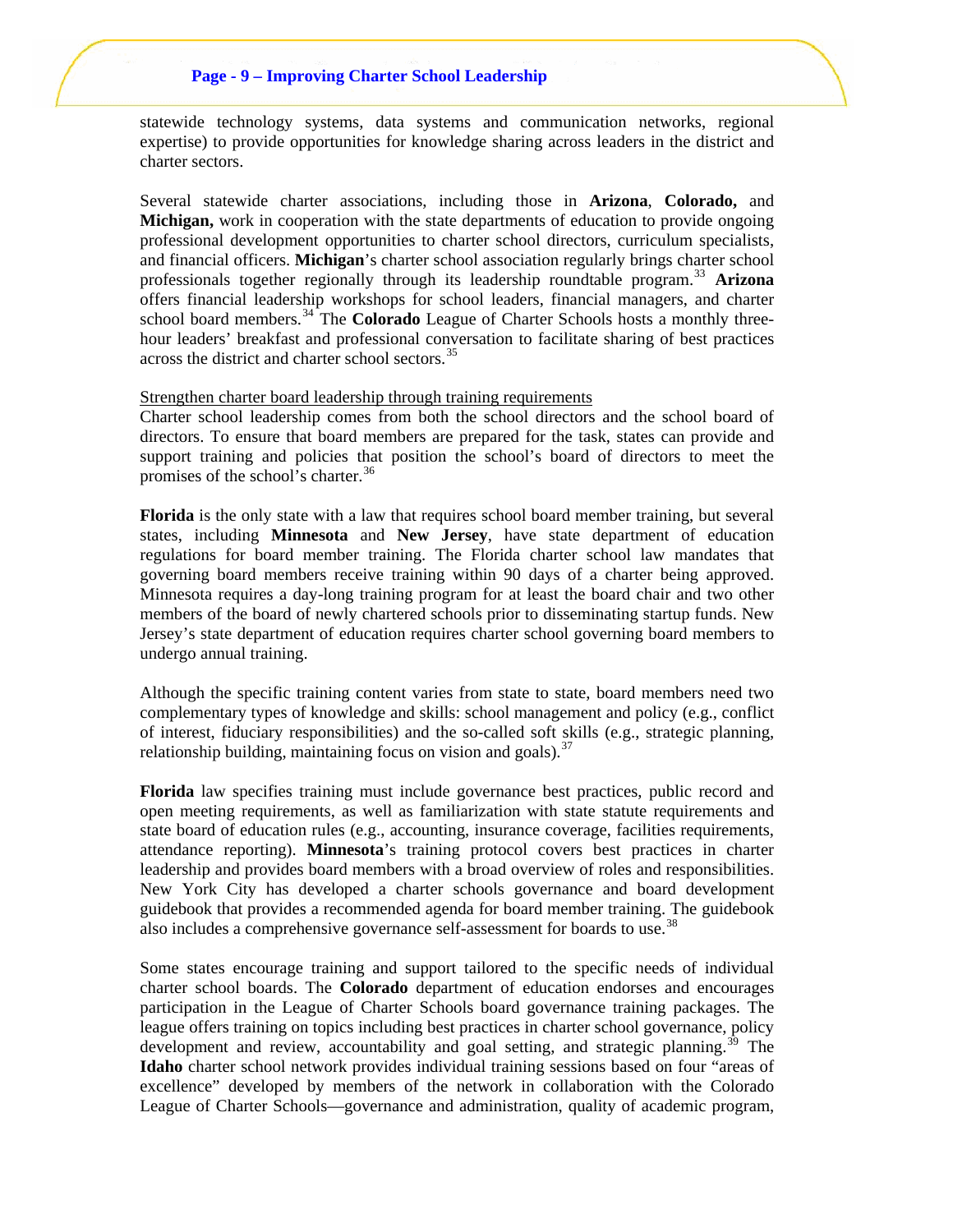#### **Page - 10 – Improving Charter School Leadership**

stakeholder satisfaction, involvement and support, and continuous school improvement plans. Idaho charter schools that are members of the network can request an assessment of their board. The assessment team, comprising volunteers from charter schools around the state, conducts interviews and makes observations related to the areas of excellence and prepares a final evaluation with recommendations for the individual school.<sup>[40](#page-12-0)</sup>

States can support such training by raising funds from the charter schools or providing resources through the state department of education. In **Michigan**, the law allows authorizers to charge an oversight fee of three percent of their schools' operating budget. This fee is used, in part, to train board members and staff and to provide technical assistance to their schools. Authorizers in the state support their schools through training programs offered directly through the authorizer staff, national organizations, and in-state sources, such as the National Charter Schools Institute and the state's charter association. **North Carolina**'s state department of education charter school office employs full-time staff responsible for taking requests for technical support from schools and matching schools with the appropriate resources.<sup>[41](#page-12-0)</sup>

#### **Conclusion**

Over the past decade and a half, states have made strides in establishing new education options geared to meet state goals of raising academic performance. For the initial promise of charter schools to be realized, new and existing schools will require effective leadership from school directors and board members. Governors and other state policymakers are wellpositioned to take steps that help to increase the pool and quality of the next generation of charter school leadership and call for evaluations of new state approaches for strengthening charter leadership.

*This brief was authored by Laura Bloomberg and Joe Nathan of the Center for School Change at the University of Minnesota and Ilene Berman of the National Governors Association Center for Best Practices. Priscilla Wohlstetter and Joanna Smith of the University of Southern California's Center on Educational Governance contributed helpful data and analysis to the brief, drawn from their work conducted for the National Resource Center on Charter Finance and Governance, under a grant from the U.S. Department of Education (Grant No. U282N060012).* 

*The contents of this issue brief were developed under a grant from the U.S. Department of Education (U282N060002). However, these contents do not necessarily represent the policy of the U.S. Department of Education, and you should not assume endorsement by the federal government.*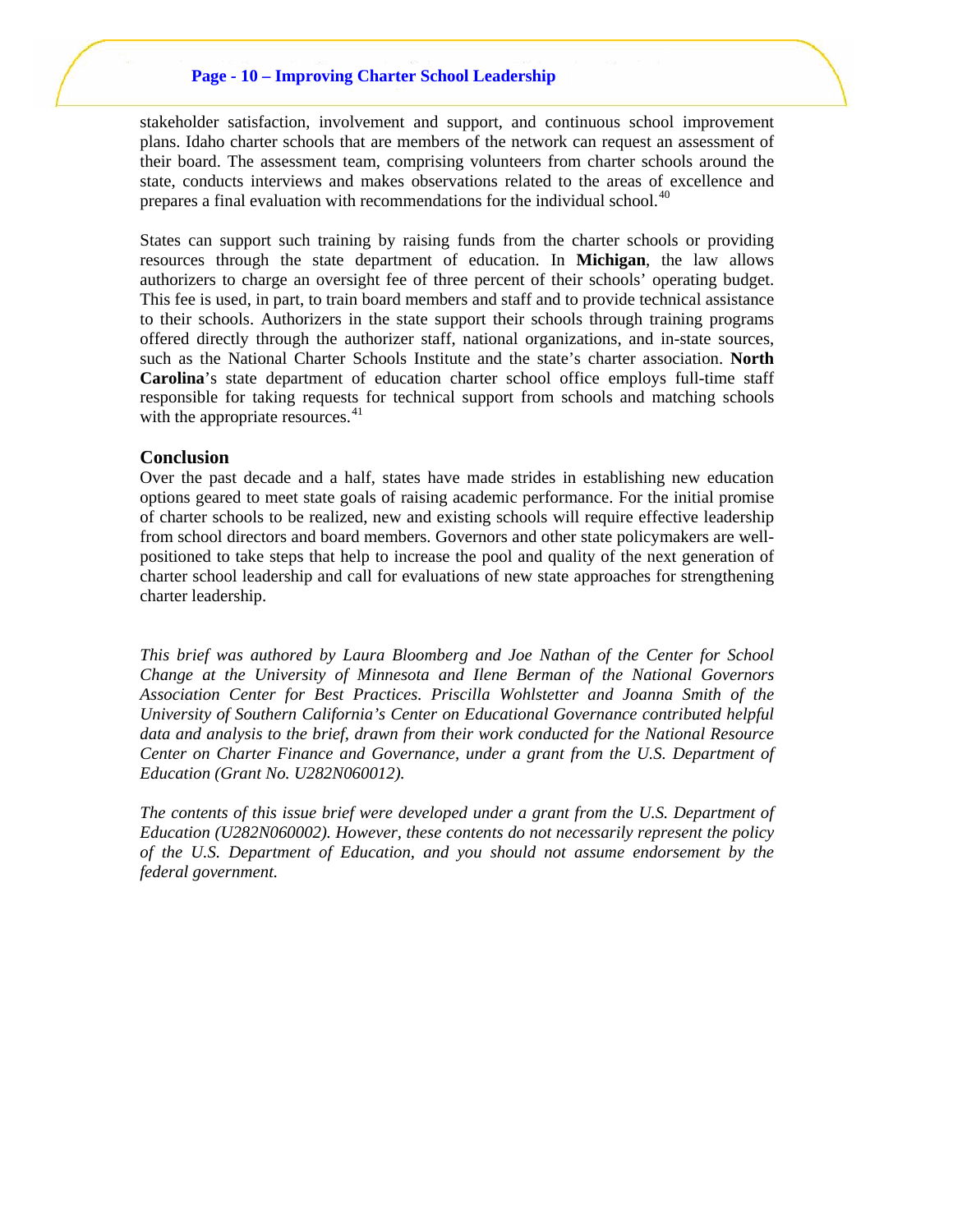# <span id="page-10-1"></span>**Endnotes**

l

<span id="page-10-0"></span><sup>1</sup> Kenneth Leithwood, Karen Seashore Louis, Stephen Anderson, and Kyla Wahlstrom, *How Leadership Influences Student Learning* (New York, NY: Wallace Foundation, 2005).

<sup>2</sup> Marci Cornell-Feist, *Steering the Course for Success: Authorizers and Effective Charter School Governance* (Chicago, IL: The National Association of Charter School Authorizers, Issue Brief #9, 2005).

3 National Alliance for Public Charter Schools, *Charter School Achievement: What We Know* (Washington, DC: July, 2005).

<sup>4</sup> Todd Ziebarth, Mary Beth Celio, Robin Lake, and Lydia Rainey, "The Charter Schools Landscape in 2005" in *Hopes, Fears, and Reality: A Balanced Look at American Charter Schools in 2005*, ed. Robin Lake (Seattle, WA: Center on Reinventing Public Education, 2005).

 $<sup>5</sup>$  Denver Public Schools, available at:  $\langle \frac{http://www.dpsk12.org>}{http://www.dpsk12.org>}$ .</sup>

<sup>6</sup> Melissa Bailey, "Charter, City Schools Improve on Test," *New Haven Independent* (New Haven, CT, July 16, 2008).

<sup>7</sup> Match Charter Public School, available at: <http://www.matchschool.org>.

8 National Alliance for Public Charter Schools, *The Color of Success: Black Student Achievement in Public Charter Schools* (Washington, DC, June, 2008).

<sup>9</sup> Leithwood et al.

 $10$  For example, the Connecticut charter school law specifies, "The application shall include information concerning the charter school that describes . . . parental involvement in the operation and decision of the governing board."

<sup>11</sup> Joanna Smith, Priscilla Wohlstetter, and Dominic Brewer, "Under New Management: Are Charter Schools Making the Most of New Governance Options?" in *Hopes, Fears, and Reality: A Balanced Look at American Charter Schools in 2007*, ed. Robin Lake (Seattle, WA: Center on Reinventing Public Education, 2007).

"Some states require teacher representatives on the school's governing board. For example, Minnesota's charter law requires licensed teachers to constitute a majority of the school board by the end of the third year of operation . . . On the other hand, some states restrict teachers from serving on the school's governing board, citing a potential conflict of interest in having teachers set policy that affects the conditions of their own employment. In a few states, the legality of teachers serving on charter school boards is being challenged in the courts" (22).

12 Paul O'Neill, *Charter School Law Deskbook* (Charlottesville, VA: Lexis Nexis, 2007).

<sup>13</sup> Christine Campbell, "Building a Pipeline of New School Leaders," in *Hopes, Fears, and Reality: A Balanced Look at American Charter Schools in 2007*, ed. Robin Lake (Seattle, WA: Center on Reinventing Public Education, 2007).

<sup>14</sup> Betheny Gross and Kristen Martens, *Leadership to Date, Leadership Tomorrow: A Review of Data on Charter School Directors* (Seattle, WA: Center on Reinventing Public Education, 2007).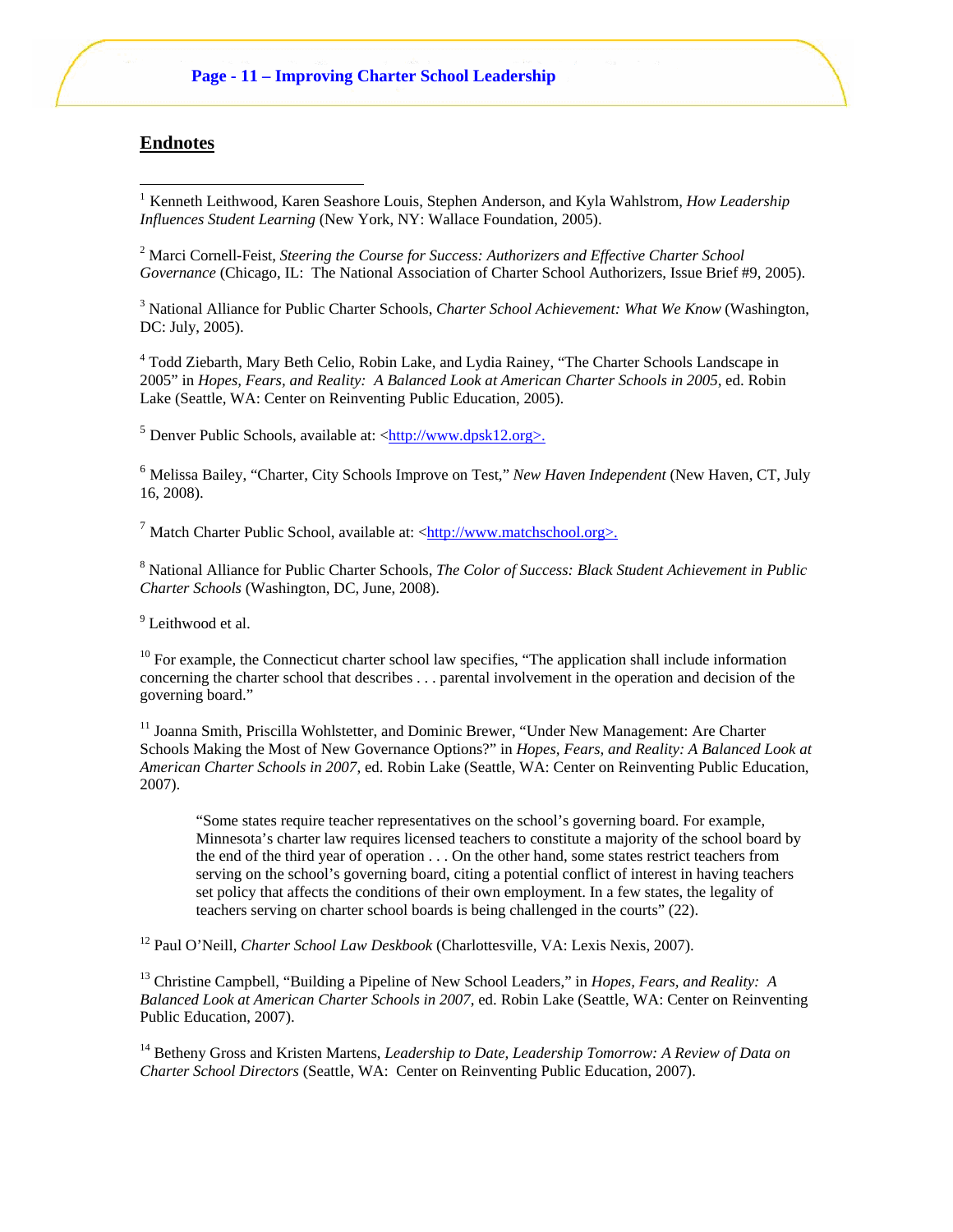# **Page - 12 – Improving Charter School Leadership**

15 Society for Nonprofit Organizations, *Board Member Shortage Spotlighted* (Canton, MI: Nonprofit World, December, 2002).

<sup>16</sup> Christine Campbell and Betheny Gross, *Working without a Safety Net: How Charter School Leaders Can Best Survive on the High Wire* (Seattle, WA: Center on Reinventing Public Education, 2008).

<sup>17</sup> Gross and Martens.

<span id="page-11-0"></span>l

18 United States Department of Education, *Innovations in Education: Successful Charter Schools* (Washington, DC: Office of Innovation and Improvement, 2004), available at: [<www.edpubs.org>](http://www.edpubs.org/).

19 Frederick Hess and Andrew Kelly, *Learning to Lead? What Gets Taught in Principal Preparation Programs* (Washington, DC: American Enterprise Institute, 2005), available at: <[http://media.hoover.org/documents/ednext20053unabridged\\_hess.pdf>](http://media.hoover.org/documents/ednext20053unabridged_hess.pdf).

 $20$  Leithwood, et al.

21 United States Department of Education, *Innovations in Education: Successful Charter Schools.* Although charter schools must be in compliance with federal education law, including the highly qualified educator components of No Child Left Behind (NCLB), some exceptions are made for teacher qualifications. If a state's charter law allows teachers in charter schools to be uncertified, NCLB does not require more. If a state's charter law allows only a certain percentage of those teachers to be uncertified, then that is the applicable standard under NCLB.

22 Jay Mathews, "Rethinking Principal Priorities of Training," *Washington Post*, January 21, 2008, Metro Section.

23 Aspire Public Schools, *Home Grown Principal*s (Oakland, CA: Aspire Public Schools, Fall 2006), available at: <[http://www.aspirepublicschools.org](http://www.aspirepublicschools.org/)>.

<sup>24</sup> KIPP 2007 Annual Report Card, available at: [<http://www.kipp.org/01/reportcard.cfm>](http://www.kipp.org/01/reportcard.cfm).

 $25$  The Building Excellent Schools Fellowship Model, available at: <[http://www.buildingexcellentschools.org/sp.cfm?pageid=1003#t](http://www.buildingexcellentschools.org/sp.cfm?pageid=1003%23t)>.

26 Building Excellent Schools, *2005-2006 Fellow Founded School Performance Report* (Boston, MA), available at: <http://www.buildingexcellentschools.org>.

27 United States Department of Education, *Innovations in Education: Successful Charter Schools*  (Washington, DC: Office of Innovation and Improvement, June 2004)*.*

 $^{28}$  United States Department of Education, Voluntary Public School Choice Program; CFDA 84.361.

 $^{29}$ Campbell and Gross.

<sup>30</sup> High Tech High, *Teacher Credentialing* (San Diego, CA), available at: <[http://www.hightechhigh.org/about/educator\\_training.php](http://www.hightechhigh.org/about/educator_training.php)>.; Center on Educational Governance, *Implementing an In-House Approach to Teacher Training and Professional Development* (Los Angeles, CA: National Resource Center on Charter School Finance and Governance, 2008).

31 Bess Keller, "College and Charter Groups Team Up to Train Teachers," *Education Week*, February 6, 2008.

 $32$  Georgia's House Bill 1277 provides charter school teachers and other personnel access to the State Health Benefit Plan.